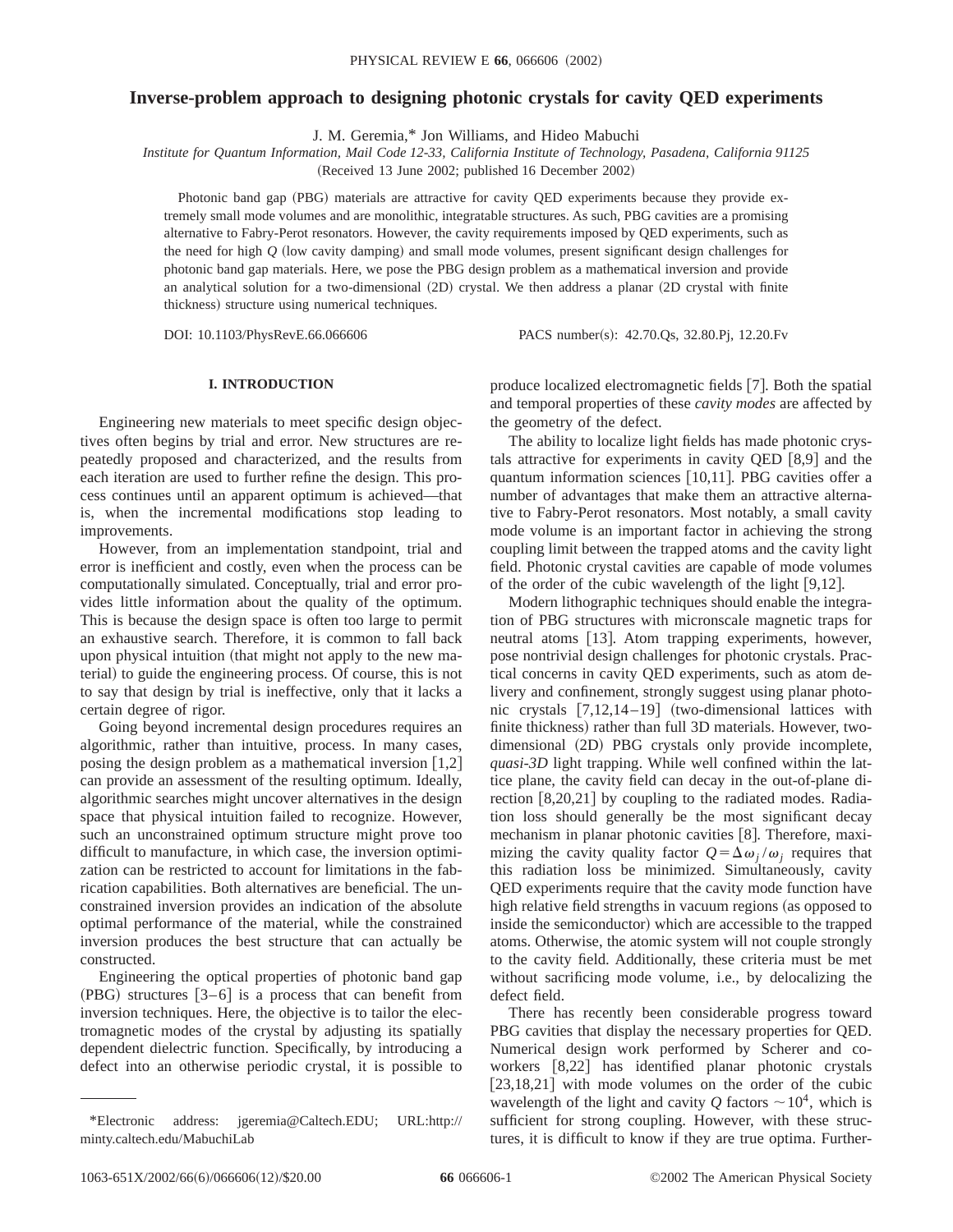more, if they are not optimal, it is unclear how to further improve them, i.e., whether small modifications or large changes in the crystal would be needed.

This paper poses the photonic crystal design process as an inverse problem in order to provide an algorithmic optimization. That is, we represent the defect dielectric function as *resulting from the design requirements*, rather than proposing a defect geometry and then characterizing the crystal to observe its properties. To the best of our knowledge, this paper represents the first attempt to treat photonic band gap materials in such a manner. We demonstrate that mathematical inversion leads to photonic crystal structures not previously suggested by intuitive or trial and error design techniques, and we also illustrate how fabrication-imposed constraints can be placed on the inversion optimization.

When solving inverse problems, there are two possible directions to follow. The first is to analytically treat a simplified model that captures the relevant properties of the actual problem. Analytic solutions are rarely possible for the structures of arbitrary (realistic) complexity; however, they provide a closed mathematical description, and hopefully a better understanding, of the design process. In Sec. III, we present analytic results for a pure (i.e., infinitely thick) twodimensional photonic crystal. The second class of inversion algorithms utilize numerical methods to treat more realistic descriptions of the underlying physics. However, in exchange for the more realistic model, it can be difficult to find global extrema in the design space. In Sec. IV, we employ numerical methods to treat a planar photonic crystal membrane.

### **II. CAVITY DESIGN AS AN INVERSE PROBLEM**

The relationship between the spatially dependent dielectric function  $\kappa(\mathbf{r})$  [24], and the properties of interest, such as mode volume and *Q*, is a composition of two individual components. First, the electric and magnetic fields are related to the reciprocal dielectric function  $\eta(\mathbf{r}) = 1/\kappa(\mathbf{r})$ , through the Maxwell curl operator,

$$
\nabla \times \eta(\mathbf{r}) \nabla \times \mathbf{H}_j(\mathbf{r}) = \frac{\omega_j^2}{c^2} \mathbf{H}_j(\mathbf{r}),
$$
 (1)

where  $H_i(r)$  is the magnetic field for the mode *j*, with frequency  $\omega_i$ . It is often most convenient to work with **H** because the resulting Maxwell equation is Hermitian. This provides no difficulty because the electric field

$$
\mathbf{E}_j(\mathbf{r}) = i \nabla \times \mathbf{H}_j(\mathbf{r}) / \omega_j \epsilon_0 \kappa(\mathbf{r})
$$
 (2)

can always be found from the magnetic field.

The second relationship then connects the photonic crystal's electromagnetic modes to its physical characteristics. In some cases, the property of interest can be directly expressed, such as for the QED mode volume  $[25]$ 

$$
\mathcal{V}_j = \int |\psi_j(\mathbf{r})|^2 d\mathbf{r}.\tag{3}
$$

Here, *j* is the mode index and  $\psi(\mathbf{r})$  is a normalized spatial wave function,

$$
\mathbf{H}_j(\mathbf{r}) = \mathbf{H}_{0,j} \psi_j(\mathbf{r}),\tag{4}
$$

where  $\mathbf{H}_{0,j}$  is chosen such that  $\psi_j$  is max-one normalized, i.e.,  $|\psi(\mathbf{r})|_{max} = 1$  [26]. It is also possible to directly express the magnitude of the field at the location  $\mathbf{r}_a$  of the trapped atom,

$$
I_j = |\mathbf{H}_j(\mathbf{r}_a = 0)|^2,\tag{5}
$$

where  $\mathbf{r}_a = 0$  can always be achieved by a suitable choice of axes.

For other characteristics, such as the cavity *Q*, it may be too difficult, or inappropriate, to analytically express the property as a function of the electromagnetic modes. For the cavity *Q*, it is more convenient to work with some other measure, (*L*),

$$
Q_j \sim L_j[\mathbf{H}_j(\mathbf{r})] \tag{6}
$$

that acts as a proxy for an actual calculation of the cavity *Q*. This measure must display the property that maximizing it simultaneously maximizes  $Q$  (this will be discussed in greater detail in Sec. III C).

### **Inversion cost functional**

In all these cases, the fundamental relationships that connect the properties of the electromagnetic modes to the reciprocal dielectric function  $\eta(\mathbf{r})$  remain implicit,

$$
Q_j \rightarrow Q_j[\eta(\mathbf{r})], \quad V_j \rightarrow V_j[\eta(\mathbf{r})], \quad I_j \rightarrow I_j[\eta(\mathbf{r})].
$$
 (7)

Here, the notation  $[\cdots]$  represents the fact that the quantities are complicated functionals of their input. This is because Eq.  $(1)$  has been buried inside them. Therefore, evaluating the functionals for any given crystal entails solving Maxwell's equations and then computing the property from the resulting modes.

Nonetheless, with these implicit functionals in hand, it is possible to formally state the inverse problem by defining a cost functional

$$
\mathcal{J}[\,\eta(\mathbf{r})] = Q_m[\,\eta(\mathbf{r})] + \beta_l I_m[\,\eta(\mathbf{r})] - \beta_V \mathcal{V}_m[\,\eta(\mathbf{r})] \tag{8}
$$

evaluated for the appropriate cavity mode  $j=m$  [27].  $\beta_I$  and  $\beta_{\mathcal{V}}$  are scalars that balance the relative importance of the various terms in the cost. Solving the inverse problem is accomplished by optimizing  $J$ ,

$$
\eta^* = \max_{\eta(\mathbf{r})} \mathcal{J}[\eta(\mathbf{r})] \tag{9}
$$

over the possible structures (indexed by their dielectric function).

As with any inversion that is performed by optimization, there are many possible choices for the cost functional. However, the essential features of the cost are that it should capture all of the relevant physical design objectives being optimized, while remaining mathematically well suited for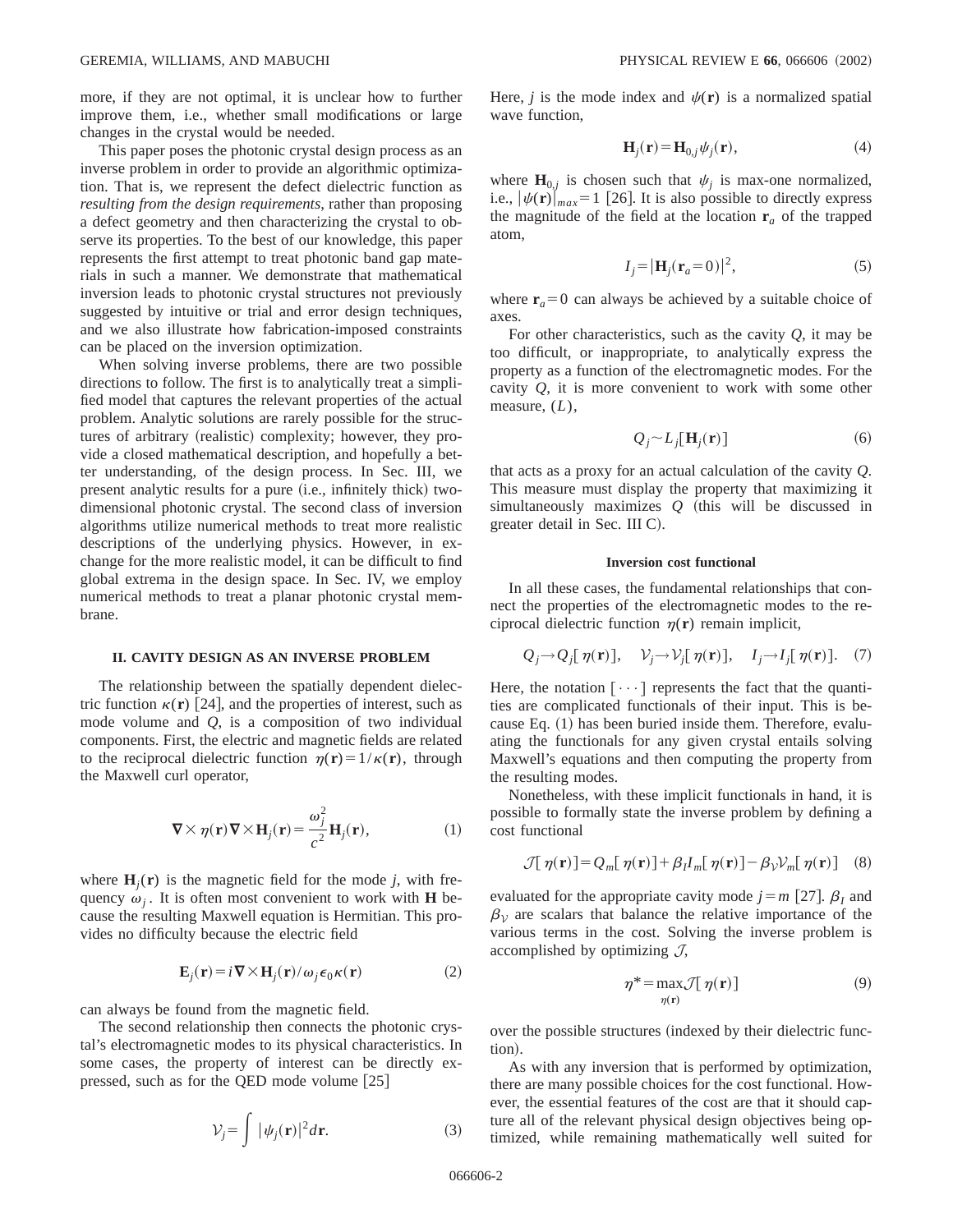optimization. It can be seen that Eq.  $(8)$  includes terms for the mode volume, the cavity *Q*, and the peak field intensity. So, the first requirement has been met. The specific formulations of the individual terms in Eq.  $(8)$  depend on the structure of the photonic crystal and the techniques being used to optimize it. These points will be demonstrated in the following two sections.

Of course, Eq.  $(8)$  is deceptively simple—all the details of solving the inverse problem have been relegated to the  $\lceil \cdots \rceil$  notation. However, there is an important advantage to such an abstraction. Equation  $(8)$  provides a language for describing the photonic crystal structure *in terms* of the design objective. It also provides a description of the inversion that is independent of the particular method used to solve Maxwell's equations.  $\mathcal{J}[\eta(\mathbf{r})]$  is easily generalized to design objectives other than the cavity *Q* and mode volume, and it applies to 2D, planar, and full 3D materials.

In the following two sections, Eqs.  $(8)$  and  $(9)$  are solved for specific examples. First, an analytic approach is used to treat an infinitely thick two-dimensional crystal. In this case, handling the  $[\cdots]$  calls for the majority of the effort. But once this is accomplished, the optimization is relatively straightforward. The second example incorporates numerical methods to treat a planar 2D crystal. Here, there is no struggle with the notation—we just write a computer program to compute the mode volume and cavity *Q*. However, the optimization is complicated by the possibility of local minima.

### **III. ANALYTICAL INVERSION**

In this section, the photonic crystal inversion is analytically performed for a two-dimensional structure. The 2D problem is motivated by the fact that the planar and 2D structures share many similarities. Treating the 2D crystal allows a detailed mathematical inversion and can provide insight into how to also optimize a planar crystal.

The general inversion strategy is to solve a variational problem by expanding the cavity field in the bulk crystal electromagnetic modes. It is therefore necessary to select a bulk 2D lattice with a band gap surrounding the desired cavity resonance frequency (such as an hexagonal array of holes with a suitable lattice constant) prior to the inversion. Once the electromagnetic modes of the bulk structure are determined, it is possible to optimize the cavity *Q*, field intensity at  $\mathbf{r}_a$ , and mode volume over the bulk mode expansion coefficients. This optimization stage does not directly involve the defect dielectric function— it identifies the optimal cavity field that can be produced using the bulk crystal modes as a basis. Once these optimal expansion coefficients are identified, the defect that produces the optimal field is extracted by inverting the Maxwell curl equation  $(1)$ .

### **A. Bulk crystal modes**

Methods for solving the Maxwell equations for a twodimensional photonic crystal are well established  $[6,28]$ . However, it is useful to briefly review the plane wave expansion method in order to provide sufficient context for solving the inverse problem.

The two-dimensional photonic crystal consists of a bulk medium with an index of refraction  $n<sub>b</sub>$ . It is laced with a lattice of infinitely deep cylindrical holes with radius  $r<sub>h</sub>$  and index of refraction  $n_h$ . This lattice is represented by the real-space vectors  ${R_n}$  which point from the origin to the centers of the cylinders. All of the real-space lattice vectors lie in a plane.

Since the inverse dielectric function  $\eta_0(\mathbf{r})$  for the bulk crystal is periodic, it is convenient to work with its Fourier transform,

$$
\eta_0(\mathbf{r}) = \sum_{\mathbf{G}} \eta_{\mathbf{G}} e^{i\mathbf{G} \cdot \mathbf{r}},\tag{10}
$$

where the reciprocal lattice vectors **G** satisfy  $\mathbf{G} \cdot \mathbf{R}_n = 2 l \pi$ ,  $l=1,2,...$  . Physically, each reciprocal lattice vector is the wave vector of a plane wave that shares the periodicity of the real-space lattice.

As with the dielectric function, the bulk crystal electromagnetic modes are periodic in the lattice. In accordance with Bloch's theorem  $[29]$ , the bulk crystal electromagnetic modes can also be expanded in the reciprocal lattice vectors,

$$
\mathbf{H}_{n,q}(\mathbf{r}) = \sum_{\lambda} \hat{\mathbf{e}}_{\lambda} \sum_{\mathbf{G}} h_{n,q+G} e^{i(\mathbf{q} + \mathbf{G}) \cdot \mathbf{r}}, \quad (11)
$$

where the mode is labeled by its wave vector  $q$  [30] and band index *n*. The  $\hat{\mathbf{e}}_{\lambda}$  are orthogonal polarization vectors and the  $h_{n,q+G}$  are the plane wave expansion coefficients that produce the mode.

Calculating the bulk crystal modes is accomplished by solving the Maxwell equation  $(1)$ , using the form in Eq.  $(11)$ . This leads to wave equations for the two possible polarizations,

$$
\sum_{\mathbf{G}'} \eta_{\mathbf{G}-\mathbf{G}'}(\mathbf{q}+\mathbf{G}) \cdot (\mathbf{q}+\mathbf{G}')h_{n,\mathbf{q}+\mathbf{G}'} = \frac{\omega_{n,\mathbf{q}}^2}{c^2} h_{n,\mathbf{q}+\mathbf{G}} \tag{12}
$$

for TE modes, and

$$
\sum_{\mathbf{G'}} \eta_{\mathbf{G}-\mathbf{G'}} |\mathbf{q}+\mathbf{G}| |\mathbf{q}+\mathbf{G'}| h_{n,\mathbf{q}+\mathbf{G'}} = \frac{\omega_{n,\mathbf{q}}^2}{c^2} h_{n,\mathbf{q}+\mathbf{G}} \quad (13)
$$

for TM modes. Since the polarizations uncouple for a pure two-dimensional crystals, it is possible to work with them independently. For the remainder of this section, we utilize TE modes; however, the same inversion technique applies equally well to TM modes.

### **B. Defect crystal modes**

The cavity mode *m* can be expanded in the bulk modes  $H_{n,q}(r)$  using wave vectors that are confined to the first Brillouin zone (see, for example, Ref.  $[29]$ ),

$$
\mathbf{H}_{m}(\mathbf{r}) = \sum_{n} \sum_{\mathbf{q} \in BZ} a_{n,\mathbf{q}}^{(m)} \mathbf{H}_{n,\mathbf{q}}(\mathbf{r}), \qquad (14)
$$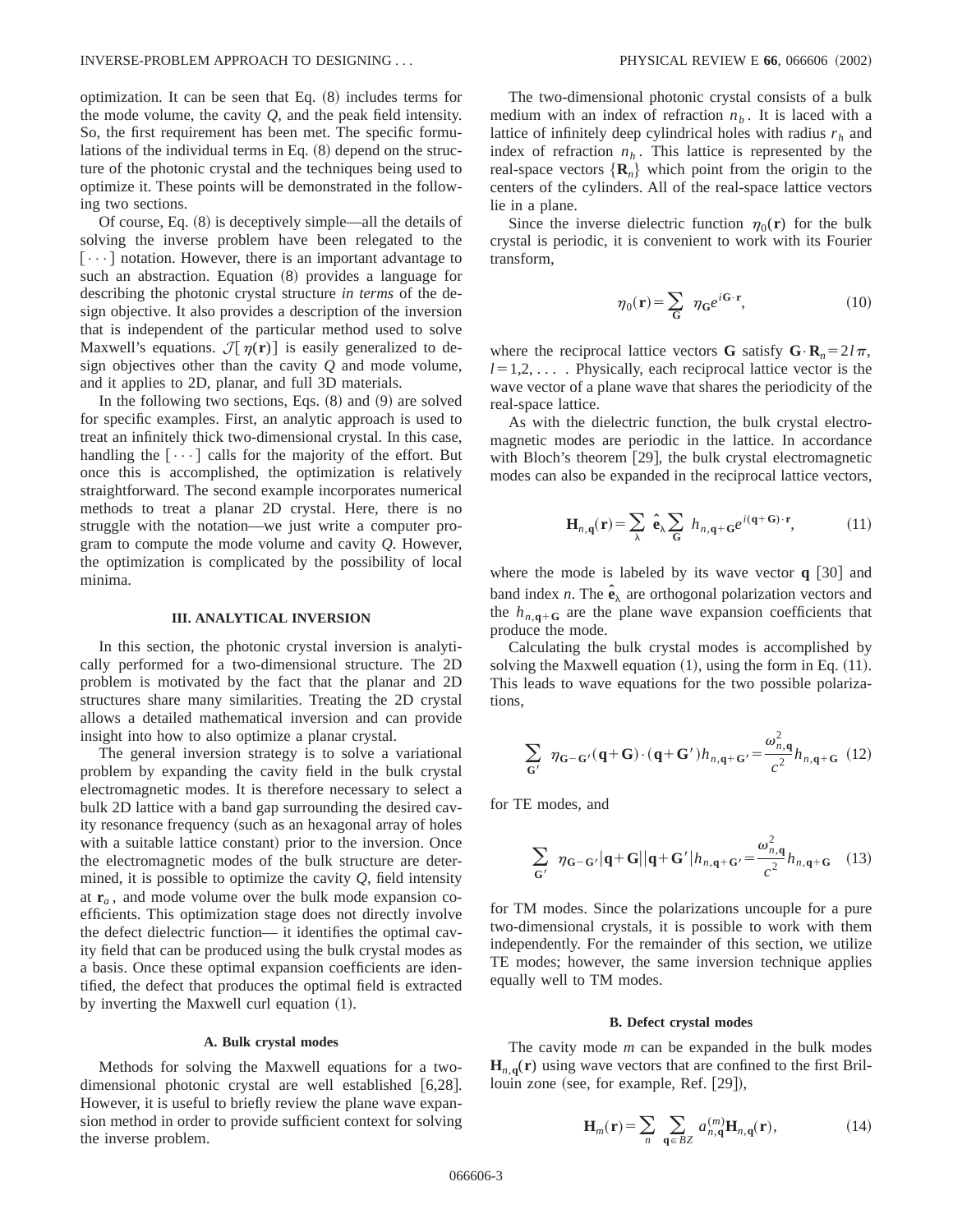of the two-dimensional lattice. This superposition is the reason for working with the magnetic, rather than electric, fields. Since Eq.  $(1)$  is Hermitian, the bulk modes are complete.

The photonic crystal cavity can be described by introducing an additional defect term  $\delta \eta(\mathbf{r})$  into the reciprocal dielectric function

$$
\eta(\mathbf{r}) = \eta_0(\mathbf{r}) + \delta \eta(\mathbf{r}),\tag{15}
$$

whose Fourier transform is given by

$$
\delta \eta(\mathbf{r}) = \int_{\mathbf{k}} d\mathbf{k} \delta \eta(\mathbf{k}) e^{i\mathbf{k} \cdot \mathbf{r}} \approx \sum_{\mathbf{k}} \delta \eta_{\mathbf{k}} e^{i\mathbf{k} \cdot \mathbf{r}}.
$$
 (16)

However, unlike the bulk lattice, the cavity is not periodic, so the Fourier expansion must run over all wave vectors **k**. In practice, the integral is generally approximated by a discrete sum that is then truncated to allow computation.

The coefficients  $a_{n,k}^{(m)}$  are calculated by substituting Eqs.  $(14)$  and  $(15)$  into the Maxwell equation  $(1)$ . This produces the matrix eigenvalue equation  $[6,28]$ 

$$
\sum_{n',\mathbf{q'}} A^{(m)}_{n,\mathbf{q};n',\mathbf{q'}} a^{(m)}_{n',\mathbf{q'}} = \frac{\omega_m^2}{c^2} a^{(m)}_{n,\mathbf{q}},\tag{17}
$$

where

$$
A_{n,\mathbf{q};n',\mathbf{q'}}^{(m)} = \sum_{\mathbf{G},\mathbf{G'}} h_{n,\mathbf{q}+\mathbf{G}}^* \delta \eta_{\mathbf{q}+\mathbf{G}-\mathbf{q'}-\mathbf{G'}} h_{n',\mathbf{q'}+\mathbf{G'}}
$$
  
 
$$
\times (\mathbf{q}+\mathbf{G}) \cdot (\mathbf{q'}+\mathbf{G'}) + \delta_{n,n'} \delta_{\mathbf{q},\mathbf{q'}} \frac{\omega_{n,\mathbf{q}}}{c^2}.
$$
 (18)

Here, it can be seen that the point defect couples all of the bulk crystal modes. However, the Fourier coefficients  $\delta \eta_k$ fall off quickly as the magnitude of the wave vector increases.

#### **C. Cavity mode optimization**

To optimize the inversion cost functional  $\mathcal{J}$ , it is necessary to express Eq.  $(8)$  in terms of the defect crystal modes by utilizing the expansion  $(14)$ . When performing an actual inversion calculation, this is the point when it would be necessary to select a bulk photonic crystal geometry, such as a hexagonal lattice. Once this has been done, the plane wave representations of the optimization basis functions,  $\mathbf{H}_{n,q}(\mathbf{r})$ , can be computed.

Another important point is that the optimization is performed over  $\delta \eta(\mathbf{r})$ , not the bulk lattice function  $\eta_0(\mathbf{r})$ . In principle, this does not restrict the optimization in any way. The distinction between  $\eta_0(\mathbf{r})$  and  $\delta \eta(\mathbf{r})$  is not perturbative, so there is no requirement on the relative magnitudes of the two functions. However, in practice, it can be practical to restrict the structure of the defect (for example, to enforce radial symmetry) in order to limit the number of plane waves (or equivalently, the number of reciprocal lattice vectors) needed for Eq.  $(11)$  to converge.

#### *1. Cavity mode volume and intensity*

Expressing the cavity mode volume in terms of the basis function coefficients is straightforward,

$$
\mathcal{V}_m = \sum_{n',\mathbf{q'}} \sum_{n,\mathbf{q}} a_{n',\mathbf{q'}}^{(m)*} a_{n,\mathbf{q}}^{(m)} \langle \psi_{n',\mathbf{q'}}(\mathbf{r}) | \psi_{n,\mathbf{q}}(\mathbf{r}) \rangle + \text{c.c., (19)}
$$

as is taking derivatives with respect to the coefficients,

$$
\frac{dV_m}{da_j} = \sum_{n,\mathbf{q}} a_{n,\mathbf{q}}^{(m)} \langle \psi_j(\mathbf{r}) | \psi_{n,\mathbf{q}}(\mathbf{r}) \rangle.
$$
 (20)

Here, the spatial functions  $\psi_i(\mathbf{r})$  are the quantities defined in Eq. (4), and the inner product  $\langle \psi_{n',q'} | \psi_{n,q} \rangle$  denotes integration over the real-space domain in which the mode volume is to be minimized.

Similarly, the field intensity at the location of the trapped atom is given by

$$
I_m = \sum_{n',\mathbf{q'}} \sum_{n,\mathbf{q}} a_{n',\mathbf{q'}}^{(m)*} a_{n,\mathbf{q}}^{(m)} \mathbf{H}_{n',\mathbf{q'}}^{*}(0) \mathbf{H}_{n,\mathbf{q}}(0), \qquad (21)
$$

and the necessary derivatives with respect to the expansion coefficients are also straightforward to find. When performing an inversion calculation, both the mode volume and intensity functions can be further expanded in terms of the reciprocal lattice vector plane waves. Doing so leads to algebraic expressions in the coefficients  $h_{n,q+G}$  from Eq. (11).

## *2. Cavity Q factor*

It is not as clear how to represent the cavity *Q* in terms of the basis functions. The two-dimensional lattice is infinitely deep and therefore does not permit any radiated modes. However, this does not prevent us from minimizing features of the two-dimensional lattice that would promote out-ofplane loss were the structure a planar crystal. In other words, we wish to find the two-dimensional structure of a planar photonic crystal that minimizes the out-of-plane loss by considering features computed for a pure 2D structure. Since the cavity *Q* cannot be directly computed, it is necessary to define an auxiliary measure of field decay that applies to the two-dimensional lattice.

The essential requirement of the auxiliary measure is that optimizing it simultaneously maximizes the cavity *Q* for a planar structure (where radiation loss can occur). It is possible to identify such a measure by considering the physical nature of radiative field decay in a planar photonic crystal. Out-of-plane loss is the result of guided crystal modes coupling to free-space modes  $|8|$ , and frequency-wave-vector pairs in free space must lie within the light cone. Therefore, bulk crystal modes with frequency-wave-vector pairs that lie below the light line should not couple to free space because they undergo total internal reflection  $[22]$ .

Minimizing the contributions from bulk modes  $H_{n,q}(r)$ which lie above the light line reduces radiative cavity decay. We chose to adopt the following auxiliary function: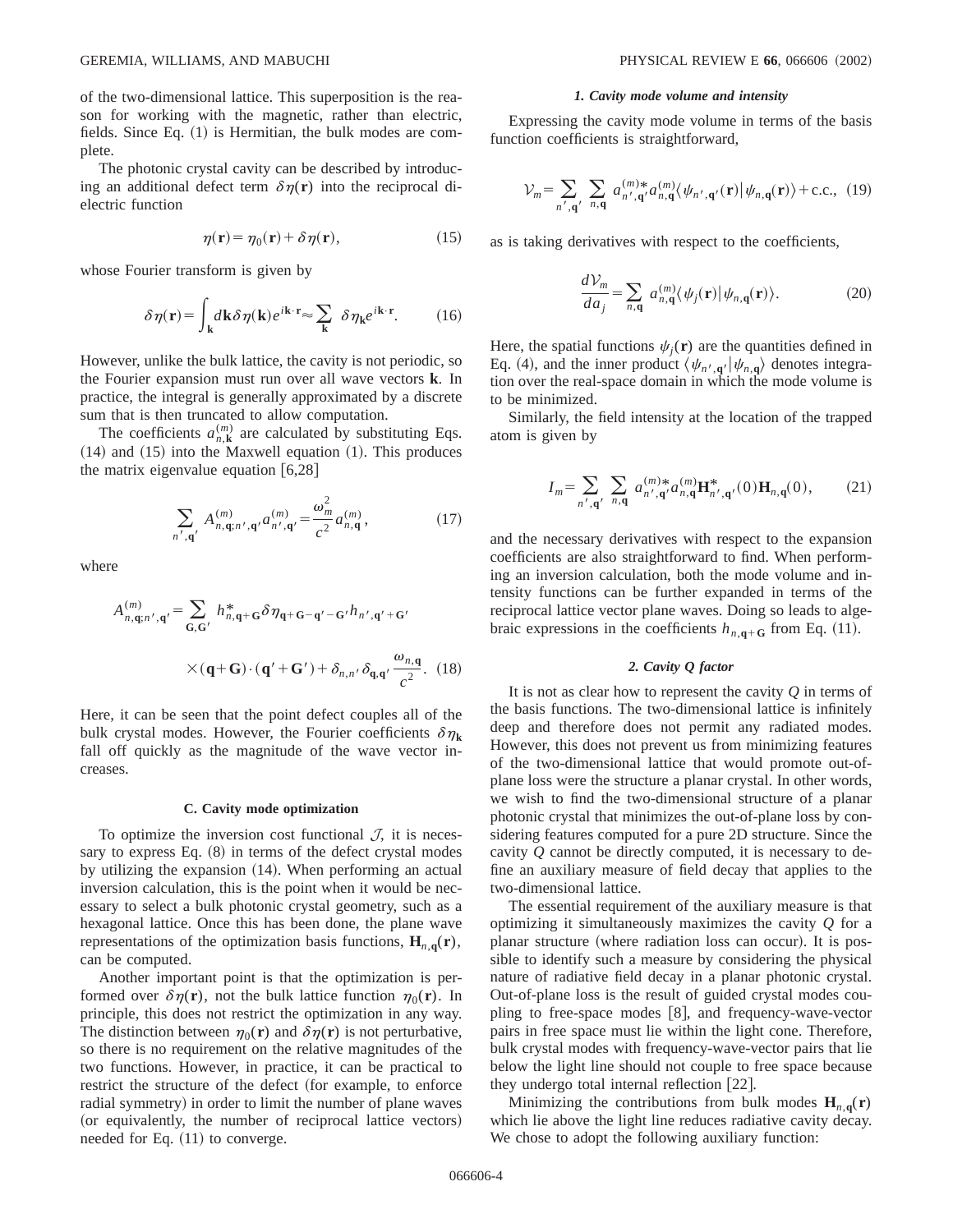$$
L = \sum_{n',\mathbf{q'}} \sum_{n,\mathbf{q}} a_{n',\mathbf{q'}}^{(m)*} a_{n,\mathbf{q}}^{(m)} \frac{\omega_{n',\mathbf{q'}} \omega_{n,\mathbf{q}}}{q q'},
$$
 (22)

where  $q_i$  is the magnitude of its corresponding wave vector,  $q_i = ||\mathbf{q}_i||.$ 

Of course, since a 2D crystal does not support any unguided modes, Eq.  $(22)$  does not provide a numerical value for the cavity *Q*. It is a measure that for a 2D crystal is expected to behave similarly to the actual *Q* of a planar photonic crystal with the same two-dimensional structure. This naturally raises the question of how well Eq.  $(22)$  mimics the features of a planar crystal compared to other choices for the auxiliary function. The primary motivation for using this definition of the auxiliary measure is that it has a distinct physical interpretation, while simultaneously producing an inversion cost functional that can be analytically optimized. There is substantial evidence  $\lceil 8 \rceil$  that minimizing the contribution of 2D wave vectors above the light line improves the cavity  $Q$  of a planar crystal. Actually, Eq.  $(22)$  is a strict definition since symmetry considerations of the guided crystal modes will prevent many modes above the light line from coupling to free space. From a design perspective, it is attractive to work with a conservative measure.

## *3. Analytic optimization*

The photonic cavity design characteristics,  $Eqs. (19)$ –  $(22)$ , can be substituted for their respective terms in the cost functional  $\mathcal{J}[\delta\eta]$ . Setting the derivatives of the design properties with respect to the expansion coefficients equal to zero produces a linear variational problem. In order to ensure that the mode functions remain properly normalized, it is convenient to impose the constraint  $1-\Sigma |a_{n,q}|^2 = 0$  as a Lagrange multiplier. Maximizing the resulting Lagrangian leads to a matrix eigenvalue problem,

$$
\sum_{n',\mathbf{q}'} \left[ \frac{\omega_{n',\mathbf{q}'} \omega_{n,\mathbf{q}}}{q q'} + \beta_l H^{*}_{n',\mathbf{q}'}(0) H_{n,\mathbf{q}}(0) - \beta_l \chi \psi_{n',\mathbf{q}'} |\psi_{n,\mathbf{q}} \rangle \right] d_{n',\mathbf{q}'}^{(m)} = \Lambda a_{n,\mathbf{q}}, \tag{23}
$$

whose eigenvectors correspond to values of the expansion coefficients  $a_{n,q}^{(m)}$  which satisfy Eq. (9). The eigenvector corresponding to the smallest eigenvalue is the best optimum.

In practice, it is necessary to select values for the weighting parameters  $\beta_I$  and  $\beta_V$ . Nominally, this is because the various terms in the cost functional are dimensionally inequivalent, and their relative magnitudes can differ significantly. For example, the cavity *Q* and the mode volume are not numbers that can be directly added or compared. The inversion parameters  $\beta_I$  and  $\beta_V$  serve to remedy this problem by mapping both terms into the dimensionless interval  $[0,1]$ . Therefore, the ideal choices for the weighting parameters are the reciprocals of the optimal mode volume and *Q*.

However, since the optimal values are not known at the beginning of the inversion procedure, it is impossible to know the best choices for  $\beta_I$  and  $\beta_V$  *a priori*. While one possible solution is to guess values for the inversion parameters that nominally map the terms into the interval  $[0,1]$ , this is not an algorithmic procedure. A systematic approach to identifying good choices for  $\beta_I$  and  $\beta_V$  is to nest Eq. (24) within a second maximization over the  $\beta_i$ . Although, performing the  $\beta_i$  optimization calls for repeating the eigenvalue problem, possibly many times, saving the values of the variational matrix elements and simply rescaling them according to the particular choice of the  $\beta_i$  offers an efficient computational technique for the inversion.

## **D. Extracting the defect dielectric**

With the optimal mode coefficients  $a_{n,q}^{(m)}$  known, the final component of the inversion is to extract the defect dielectric  $\delta \eta(\mathbf{r})$  from the expansion coefficients. Doing so involves inverting the Maxwell equations, and can be accomplished by substituting Eqs.  $(10)$ ,  $(11)$ , and  $(16)$  into Eq.  $(1)$  and solving for the  $\delta \eta_{\bf k}$ .

In simplifying the resulting expressions, it is necessary to make use of the orthogonality of the bulk crystal mode functions. It is also helpful to let the mode wave vectors **q** run over multiple Brillouin zones. Doing so leads to more manageable equations because the summations are no longer restricted. In the end, the proper expressions can be obtained by folding the equations back into the first Brillouin zone. The details of the derivation are provided in the Appendix, and the result is a linear system of equations,

$$
\sum_{\mathbf{k}} D_{n,\mathbf{q};\mathbf{k}}^{(m)} \delta \eta_{\mathbf{k}} = a_{n,\mathbf{q}}^{(m)} \frac{\omega_m^2 - \omega_{n,\mathbf{q}}^2}{c^2},\tag{24}
$$

where the inversion matrix  $\mathbf{D}^{(m)}$  is given by

$$
D_{n,\mathbf{q};\mathbf{k}}^{(m)} = \sum_{n'} \sum_{\mathbf{G},\mathbf{q'}} a_{n',\mathbf{q'}}^* h_{n,\mathbf{q}+\mathbf{G}}^* h_{n',\mathbf{q'}+\mathbf{G}-\mathbf{k'}}
$$
  
×
$$
(\mathbf{q}+\mathbf{G}) \cdot (\mathbf{q}+\mathbf{G}-\mathbf{k'}).
$$
 (25)

The matrix is indexed by the bulk modes, labeled by (*n*,**q**), and the Fourier coefficients of the defect, **k**.

An important point to make is that the cavity resonance frequency  $\omega_m$  enters into Eq. (24) as a parameter. Solving the inversion requires specifying the cavity frequency which can take on any value within the bulk crystal band gap. It should be expected that the best in-plane confinement results from a cavity frequency  $\omega_m$  deep within the band gap. However, the resulting inverted defect dielectric function is different depending on the choice of the resonance frequency. Moreover, different choices of  $\omega_m$  might lead to defects that are easier to fabricate than others.

#### *Computational complexity*

Interpreting the computational complexity of the matrix equations in Eq.  $(25)$  is aided by considering the **k** vectors as a sum of reciprocal lattice vectors and Brillouin zone vectors,  $\mathbf{k} = \mathbf{q} + \mathbf{G}$ . This shows that the defect is constructed using bulk crystal modes for *all* wave vectors that lie within the Brillouin zone. Counting vectors in this manner allows the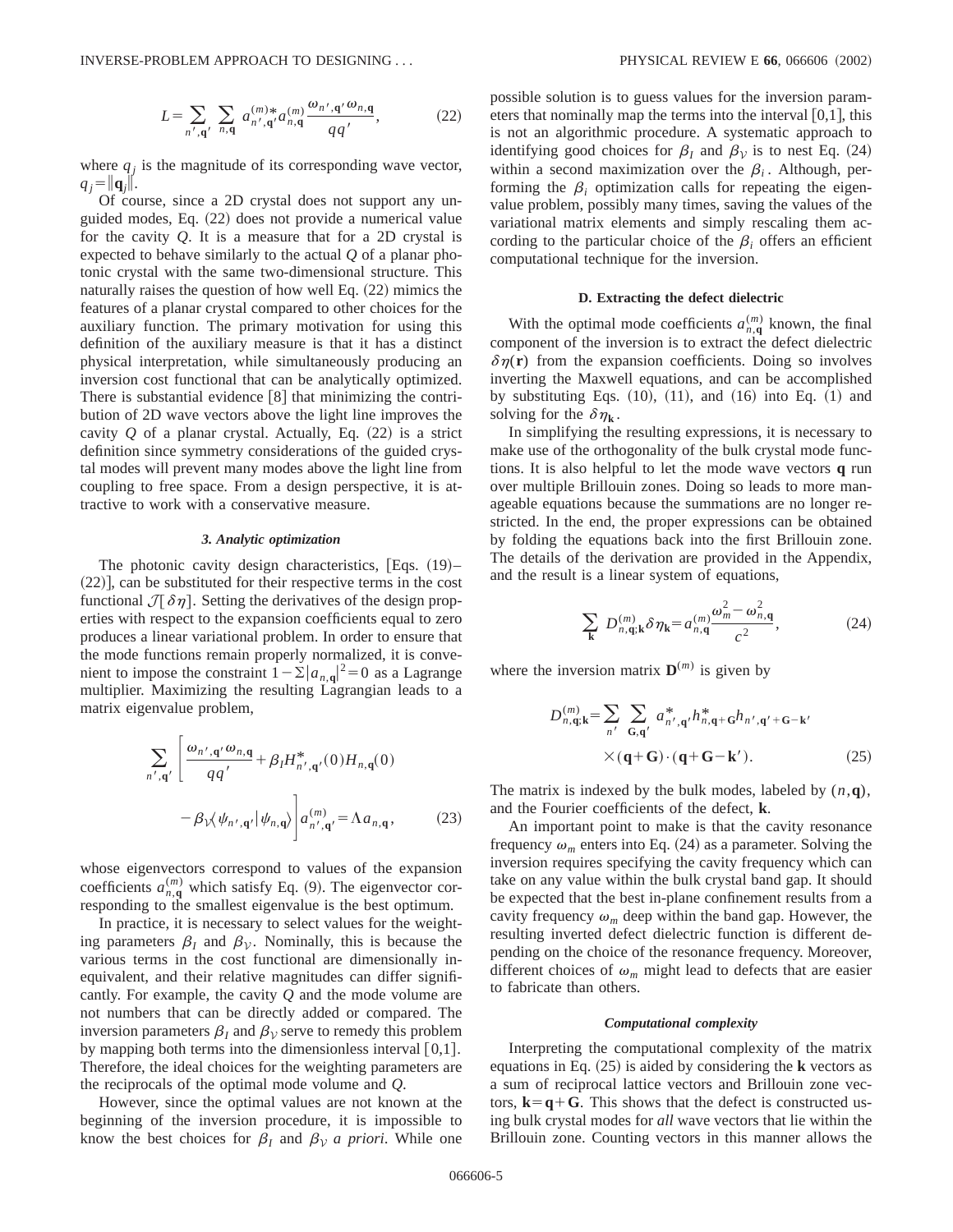dimensions of the inversion matrices to be determined. Since Eq.  $(1)$  is Hermitian, the number of bands is equal to the number of reciprocal lattice vectors,  $N_G = \infty$ . Similarly, the number of bulk crystal modes needed to construct a nonperiodic defect is  $N_q = \infty$ . Therefore, the dimension of the square matrix  $\mathbf{D}^{(m)}$  is a strictly countable double infinity.

In practice, summations over reciprocal lattice vectors are truncated to a finite number  $N_G$ , which likewise limits the number of bands for each wave vector to  $N_G$ . The truncated bulk mode basis is no longer rigorously complete. However, in practice, the Fourier coefficients in Eq.  $(10)$  fall off quickly as **G** increases. Therefore, truncating the basis can be achieved without sacrificing accuracy provided that Fourier expansions remain sufficiently accurate. Retaining the proper dimension of  $\mathbf{D}^{(m)}$  requires that the number of defect Fourier wave vectors,  $N_k$ , also be properly chosen. The requirement that  $\mathbf{D}^{(m)}$  remain square requires that the number of distinct bulk modes in the Brillouin zone **q** (recall that **k**  $\mathbf{q} + \mathbf{G}$ ) be exactly  $N_G$ .

The number of matrix elements in  $\mathbf{D}^{(m)}$  scales as  $O(N_G^2)$ . However, the computational complexity of the sums that must be evaluated when computing the matrix elements scale as  $O(N_G^3)$ . Therefore, the overall time complexity for solving the inverse problem is  $O(N_G^5)$ , and can prove to be computationally demanding. In practice, it is beneficial to employ approximate methods for solving the linear system of equations  $[31]$ , if the calculations are to be performed on a personal computer.

#### **E. Illustration: Symmetric defect**

As a first demonstration, we considered an hexagonal 2D photonic crystal with a radially symmetric defect. The bulk material index of refraction was chosen to be  $n_b = 3.4$ , and the hole radius was  $r_h/a = 0.3$  (dimensionless distances,  $r/a$ , have been adopted due to the invariance of the results with respect to a consistent scaling of the spatial dimensions). The rationale behind these parameters was based on competing factors. It has been shown that large lattice holes lead to out-of-plane loss due to scattering from the edges  $[8,22]$ . However, the frequency band gap decreases as the hole size is reduced, so  $r_h$  must not be made too small. 30% of the lattice constant provides a good compromise.

The dielectric index of refraction,  $n_b = 3.4$ , was chosen because it is typical of the semiconductor materials that might be used to incorporate photonic crystals into atom trapping experiments (e.g.,  $Al_{0.3}Ga_{0.7}As$ ). The essential property of the bulk dielectric material is that it does not absorb light around the atomic transition frequency, for example 852 nm for Cs.

For the purpose of the calculations, the photonic crystal lattice was truncated to five layers surrounding the center defect at  $r=0$ . We found that this number of layers provided a sufficient description of the properties of the photonic crystal without exceeding the computational power of a typical desktop computer. The coefficient optimization was performed by adjusting the parameters,  $(\beta_i)$ , in  $\mathcal J$  until the best maximum was achieved. Parameter optimization was performed using a conjugate-gradient search algorithm  $[32]$ 



FIG. 1. The photonic crystal  $(a)$  and the cavity electric field  $(b)$ that result from optimizing the *Q*, mode volume, and peak cavity intensity by solving a two-dimensional inverse problem for a radially symmetric defect. The resulting cavity hole was reduced in radius to  $r_c = 2.1/a$ , where *a* is the crystal lattice constant, and the neighboring holes were also reduced in size and displaced outward. The most significant feature of the optimized structure is that the index of refraction of the bulk crystal holes was increased to  $n_h$ =1.9.

over the  $\beta$ <sub>i</sub>. The search required solving the eigenvalue problem in Eq.  $(24)$  for different scaling parameters 28 times.

Solving the linear system of inversion equations in Sec. III D produced the crystal and associated cavity mode shown in Fig. 1. Here, the 2D mode volume was  $\sim \lambda^2/4$ . The location and size of the photonic crystal holes was determined from a contour plot of the reciprocal dielectric function, see Fig. 2. The contour half way between the minimum and maximum values of  $\eta(r)$  was adopted in order to eliminate the small peak oscillations. These oscillations were the result of truncating the Fourier expansions for  $\eta_0(\mathbf{r})$  and  $\delta \eta(\mathbf{r})$ .

The photonic crystal shown in Fig.  $1(a)$  has several distinctive features. First, the hole at the location of the cavity is reduced in radius to  $r_c = 0.21/a$ . The nearest-neighbor holes were also reduced in radius, to approximately  $r_h = 0.26/a$ , as well as outwardly displaced from their original locations by  $\sim$  0.15/*a*. Qualitative arguments for these features, which were also observed by Vuckovic *et al.*, have been proposed [8]. Reducing the size of the defect hole draws a bulk mode from the *air band* into the photonic band gap. Air-band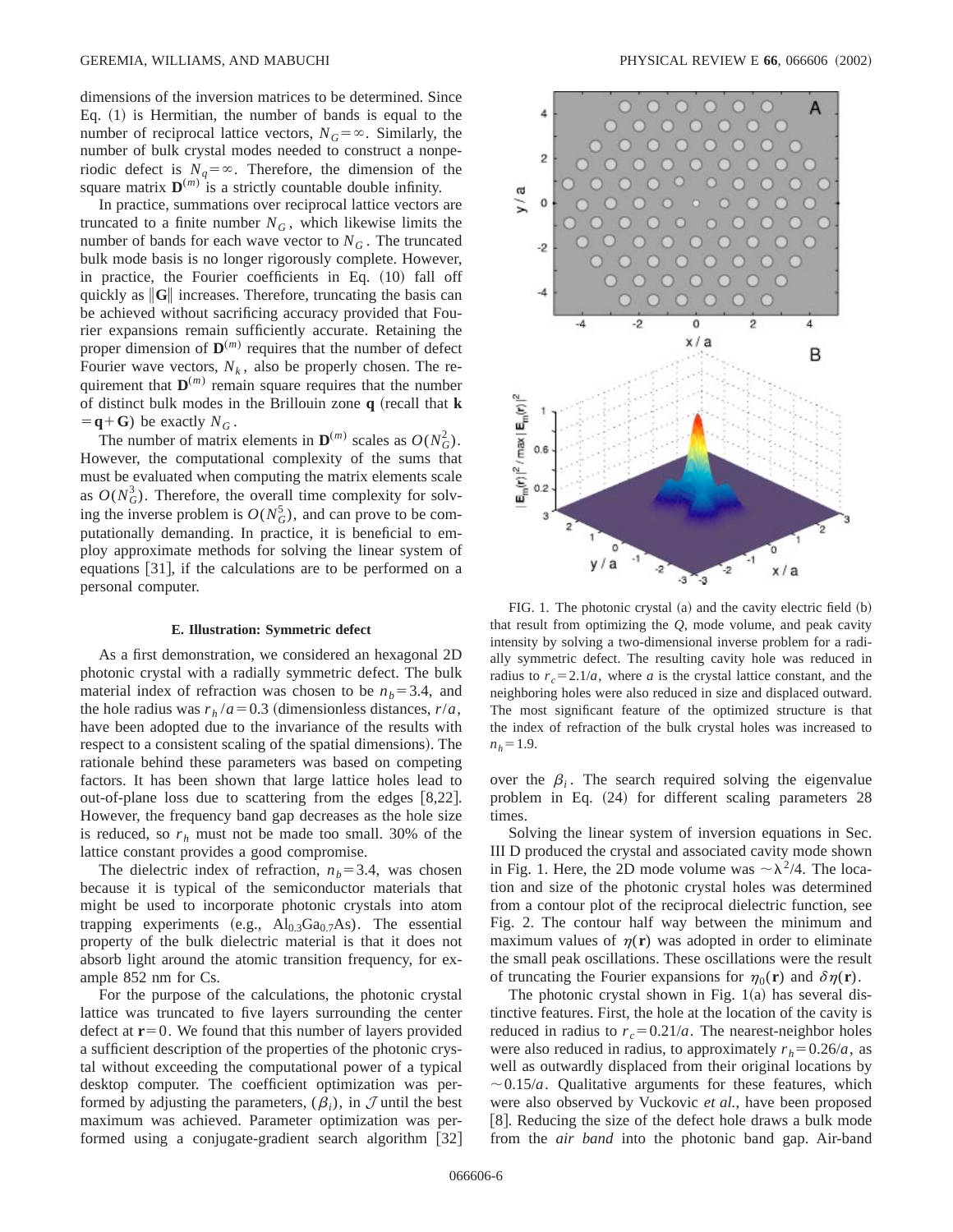

FIG. 2. Extracted reciprocal dielectric function,  $\eta(\mathbf{r}) = 1/\kappa(\mathbf{r})$ , found by solving the inversion problem for a two-dimensional hexagonal lattice with a radially symmetric defect. The most distinctive feature of the mathematically optimal photonic crystal is that the bulk lattice air holes have an index of refraction  $n_h$ >1.

modes are characterized by higher intensities in regions where the index of refraction is lower, such as in the air hole. Therefore, the reduced cavity radius is most likely the result of the design requirement that maximizes the intensity at **r***<sup>a</sup>*  $=0.$ 

Decreasing the radii of the neighboring holes and moving them away from the cavity reduces the intensity of the secondary lobes surrounding the main peak in the cavity mode [see Fig.  $1(b)$ ]. These lobes, which would normally coincide with air holes in the hexagonal lattice, experience an atypically high index of refraction. The lobe intensities are suppressed because the defect mode, which was pulled from the air band, is low-index seeking. As a result, the cavity mode displays better localization. Therefore, the displaced neighboring holes likely result from the mode volume minimization design requirement.

By far, the most significant feature of the optimized photonic crystal in Fig. 1 is that the *index of refraction of the bulk holes is increased* to  $n_h \sim 1.9$ . The optimal structure is a bulk photonic crystal whose holes are made of a material other than air. Understanding this result requires analyzing how the cavity mode is constructed from the bulk mode basis functions. The solid lines in Fig. 3 show the dispersion relationship of the optimized crystal (with nonair holes). For reference, the dispersion relationship for a corresponding crystal with air holes  $(n_h=1.0)$  is denoted by the broken lines. The points (circles) represent bulk modes, identified by their band index, wave vector, and frequency, which contribute more than 1%,  $|a_{n,q}^{(m)}|^2 > 10^{-2}$ , to the optimized cavity mode.

As can be seen in Fig. 3, the crystal with  $n_h=1.9$  contains more bands that lie below the light line. Consequently, more modes, particularly with larger wave vectors and frequencies, contribute to the cavity mode without sacrificing *Q* (since these modes now lie below the light line). Most likely, the ability to include contributions from more bulk crystal modes allows an increase in the cavity *Q*, while simultaneously decreasing the mode volume.



FIG. 3. Dispersion relationship and bulk mode contributions to the optimized cavity mode for a radially symmetric defect. The upper shaded region denotes the free-space light line. The band structure (solid lines) of the optimized photonic crystal is shown and the points indicate bulk modes that contribute more than 1% to the cavity mode. The dashed lines represent the band structure of a photonic crystal with air holes.

The rationale here is that leaky modes must be excluded by the *Q* maximization. However, constructing a cavity mode that is well localized, i.e., not periodic, requires a large number of Fourier components, including high frequency modes. Drawing bands out of the light cone provides access to more basis functions and this allows a localized cavity field to be constructed without resorting to leaky modes. Still, the optimization did incorporate several bulk modes from above the light line, particularly from the  $J-\Gamma$  line.

We do not attempt to comment on how photonic crystals with nonair holes might be fabricated. However, it is important to consider the major effects of adjusting the hole dielectric. Increasing the hole index of refraction decreases the band gap. However, because the index contrast between the bulk material and the holes is smaller, it should be possible to increase the hole radius without suffering as much vertical scattering from the edges. Of course, increasing the hole size pushes bands back into the light cone and a balance must be found.

#### **F. Illustration: Asymmetric defect**

As a second demonstration, we relaxed the radial symmetry requirement, and considered an arbitrary defect in a twodimensional hexagonal lattice. The same photonic crystal parameters from Sec. III E were adopted: a bulk index of refraction  $n_b$ =3.4, and hole radius  $r_h/a$ =0.3. Again, the mode expansion was constructed using five photonic crystal layers surrounding the defect center to provide a sufficient bulk mode basis expansion without incurring excessive computational expense.

Solving the linear system of inversion equations was performed by nesting the optimization within a conjugategradient search for the best  $\beta_i$  weighting parameters. The photonic crystal was again constructed by taking the contour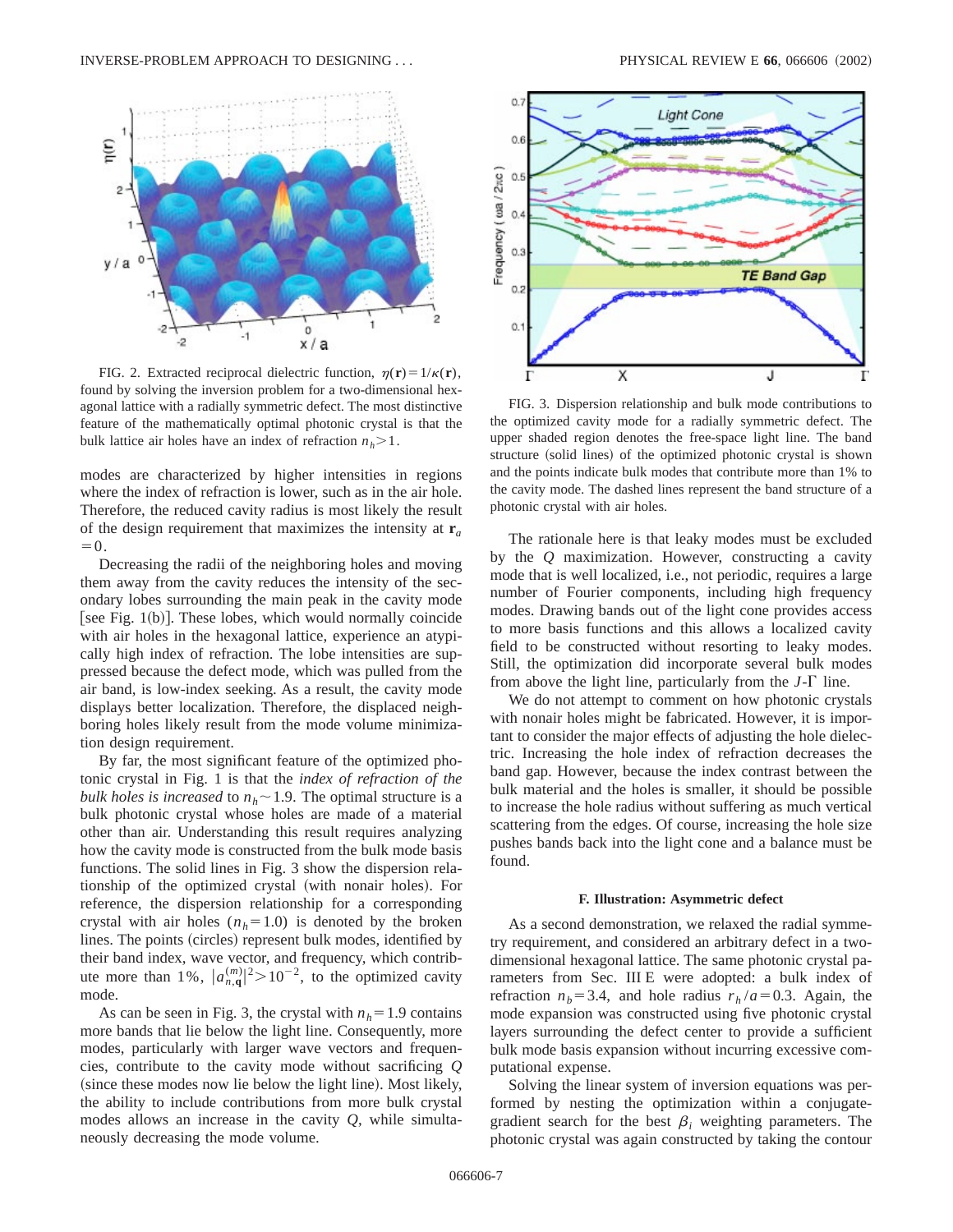

FIG. 4. The photonic crystal  $(a)$  and the cavity mode  $(b)$  that result from optimizing the *Q*, mode volume, and cavity intensity by solving a two-dimensional inverse problem (radial symmetry not imposed). The cavity hole was reduced in radius to  $r_c = 2.18/a$ , and the neighboring holes were elongated in the vertical direction. The most significant feature of the optimized structure is that the index of refraction of the bulk crystal holes was increased to  $n_h = 1.75$ .

level half way between the minimum and the maximum of  $\eta(\mathbf{r})$  to eliminate the numerical effects of truncating the Fourier expansions.

The resulting photonic crystal and cavity mode is depicted in Fig. 4. Here, the volume of the 2D mode was reduced to  $\sim \lambda^2/10$ . The center photonic crystal hole was reduced in radius to  $r_c = 0.22/a$  and remained circular. However, the nearest-neighbor holes were deformed mainly in the  $\hat{y}$  direction. The minor axes, along  $\hat{x}$ , of the four holes above and below the cavity were reduced to  $r_h \sim 0.26/a$ . Their corresponding major axes were simultaneously increased to  $0.39/a$ , resulting in the elliptical holes as seen in Fig. 4(a). These four neighboring holes were also radially displaced from their normal hexagonal lattice sites by 0.05/*a*, smaller than what was observed for the symmetric defect.

There was also a deformation of holes lying along the *xˆ* axis. These were elongated in the  $\hat{y}$  direction; however, the degree of eccentricity was not constant. The minor axes of the two horizontally neighboring holes decreased to 0.26/*a*, while their major axes increased to 0.31/*a*. The remaining horizonal holes were also vertically stretched, with major axes given by 0.36/*a*, 0.31/*a*, and 0.30/*a* for photonic crystal



FIG. 5. Dispersion relationship and bulk mode contributions to the optimized cavity mode for a radially symmetric defect. The upper shaded region denotes the free-space light line. The band structure (solid lines) of the optimized photonic crystal is shown and the points indicate bulk modes that contribute more than 1% to the cavity mode. The broken lines represent the band structure of a photonic crystal with air holes.

layers 3, 4, and 5, respectively. Slight deformations along the  $\hat{x}$  direction were observed in the  $\hat{y}$ -axis holes. However, their deformation was small, with major axes of 0.31/*a* along the  $\hat{x}$  direction and minor axes of 0.29/*a*. No consistent deformation of hole size was observed for any other direction.

The qualitative arguments, suggested by Vuckovic *et al.* [8], also apply to this structure. Replacing air hole sites with higher-index material suppresses the amplitude of air-band originated modes. But more importantly, the partial elongation of holes along the  $\hat{x}$  axis bears significant resemblance to the ''fractional edge delocations'' suggested by Scherer and co-workers  $[8,9]$ .

As with the radially symmetric defect, the index of refraction of the bulk holes increased, but only to  $n_h \sim 1.8$ . A similar argument based on pulling higher bands out of the light cone again applies. However, it is not as easy to provide an argument for the elongated holes surrounding the defect and along the  $\hat{x}$  and  $\hat{y}$  axes. Nonetheless, it can be seen from Fig.  $4(b)$  that better mode localization was achieved by allowing an asymmetric cavity defect.

Figure 3 shows the band diagram for the optimized photonic crystal. The dispersion relationship for bulk holes with  $n_h$ = 1.8 is depicted by the solid lines, and the air hole bands are given by the broken lines. The circles represent bulk modes that contribute more than 1%,  $a_{n,q}^{(m)} > 10^{-2}$ , to the optimized cavity mode. The same argument used to explain the symmetric defect results can be made here. The crystal with  $n_h=1.8$  contains more bands below the light line.

A distinctive feature of the optimal asymmetric mode is that it contains fewer contributions from leaky modes (inside the light cone) than for the symmetric case. This can be seen by comparing Figs. 3 and 5. Exactly how the larger *Q* was achieved for the asymmetric cavity is not clear. However, it is not surprising that constraining the optimization (for ex-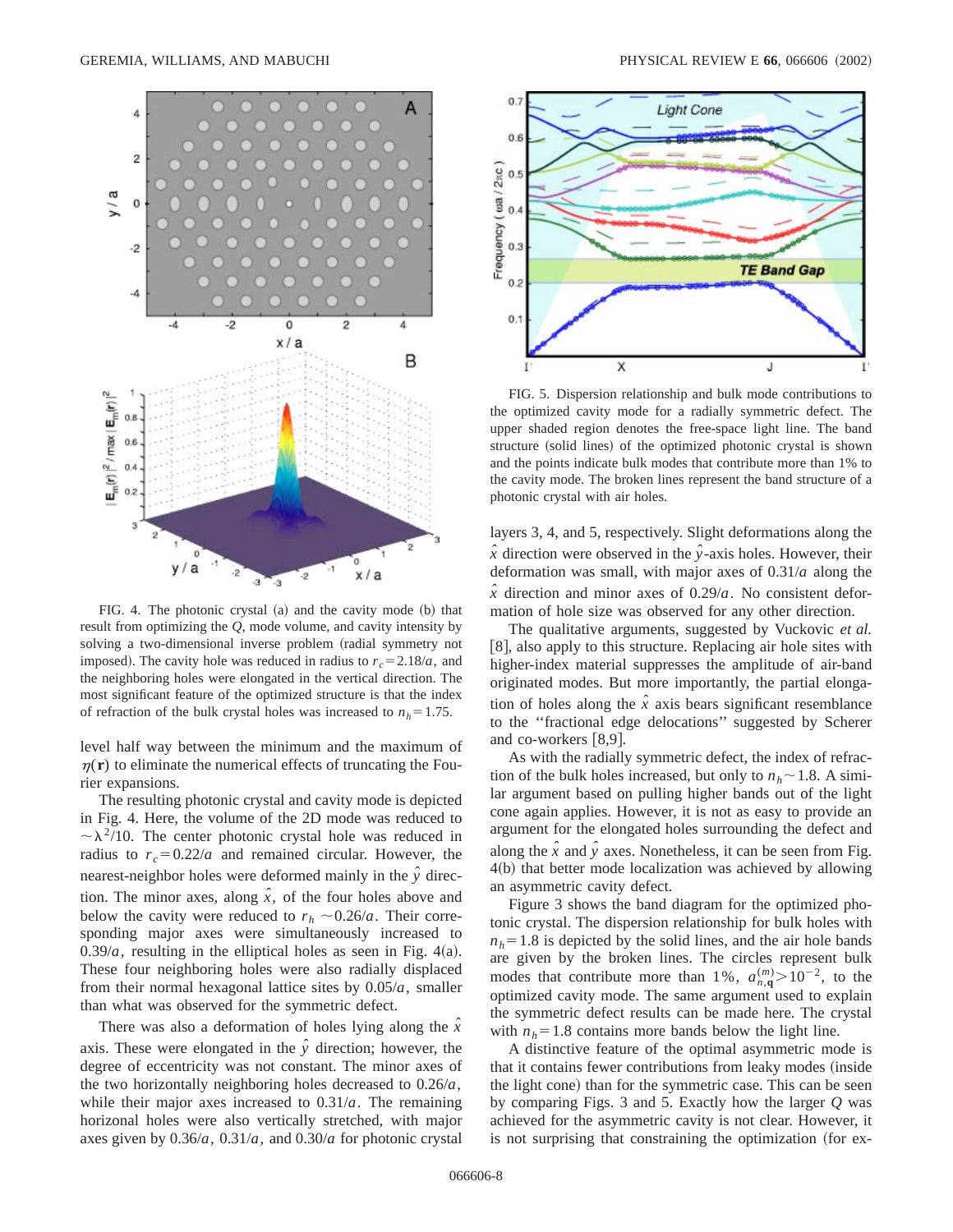

FIG. 6. Schematic of the planar photonic crystal optimized using numerical inversion methods. *a* is the hexagonal lattice constant, *d* is the thickness of the slab, and  $r_h$  is the radius of the bulk crystal holes. The design parameters were obtained by computing the crystal electromagnetic fields produced by plane wave illumination. The cavity *Q* was obtained by computing the reflection coefficient  $R(\omega)$  as a function of incident wave frequency.

ample, by imposing a symmetry restriction) reduces the ability of the inversion to satisfy the design requirements.

In these two-dimensional examples, solving the design problem by inversion resulted in structures that differ from the previous trial and error designs that have been suggested. These new photonic crystal structures, however, might prove difficult to fabricate. As such, they provide an indication of the performance of an ideal, perhaps experimentally impractical, cavity.

## **IV. NUMERICAL INVERSION RESULTS**

As a final example of inverting a photonic crystal defect, we considered a hexagonal structure with finite depth to enable a direct calculation of the cavity *Q*. Additionally, we constrained the index of refraction of the crystal holes to  $n<sub>h</sub>=1$ . In this demonstration, the aim was to identify an optimal planar photonic structure without requiring a more complicated fabrication.

For the planar structure, it was necessary to abandon an analytical solution and perform the inversion optimization numerically. In some respects, the numerical design problem was much simpler than the analytic case— it was possible to maximize the inversion cost functional  $J$ , without the need for a specific mathematical analysis. Instead, the spatial dependence of the dielectric function was parametrized. Then the inverse problem was solved by optimizing  $\mathcal{J}[\eta(\mathbf{r})]$  over the parameter space using a genetic algorithm.

However, numerical methods introduce several new challenges. For example, since the inversion cost functional involved a large number of parameters, the resulting multidimensional optimization was complicated by the existence of local minima. Additionally, numerically integrating the Maxwell equations is computationally expensive. For instance, a single mode volume and cavity *Q* calculation can require several minutes of computer time.

### **Planar photonic crystal**

We considered an eight layer, two-dimensional hexagonal lattice slab, as depicted in Fig. 6. Based on the previous arguments  $(c.f., Sec. III E)$ , the hole radius was chosen to be  $r_h/a = 0.3$  with a bulk material index of refraction  $n_b = 3.4$ . The slab thickness was taken to be  $d/a = 3/4$ , in order to



FIG. 7. Optimization progress as a function of genetic algorithm generation number for the numerical inversion involving a planar photonic crystal.

prevent multimode behavior  $[7]$ . Parametrizing the dielectric function was accomplished by treating the positions and major and minor axes of the lattice holes as optimization variables. Specifically, the cavity hole, the holes surrounding the defect, and the  $\hat{x}$ -axis holes were considered. In all, there were 52 optimization variables, 4 for 13 different lattice sites.

The Maxwell equations were solved by employing the transfer matrix method of Pendry and Bell [33]. This technique provided a means for computing the stationary states of the electromagnetic field for a crystal illuminated on one edge by a plane wave (refer to Fig.  $6$ ). The spatial dependence of the electromagnetic fields, as well as the crystal transmission and reflection coefficients were calculated using a first-order finite difference solution to Maxwell's equations. The integration mesh used to compute the wave fields extended five layers above and below the surface of the slab, and absorbing boundary conditions were imposed at the top and bottom of the integration cell.

The mode volume was computed by integrating the square magnitude of the electric field over the interior of the photonic crystal. The volume integration was performed using a three-dimensional Simpson's rule quadrature, and the result was scaled by the field maximum, according to Eq.  $(3)$ . The cavity *Q* was directly computed by scanning the reflection coefficient over the frequency band gap. The full width at half maximum of the reflection line shape was then used to determine the cavity *Q*.

The inversion cost functional was optimized by employing a genetic algorithm [34] (GA) to maximize  $\mathcal{J}[\eta(\mathbf{r})]$ . A GA was chosen because, although not terribly efficient, genetic algorithms provide good exploration to exploitation in multidimensional searches. As such, they are generally successful at avoiding local minima on a complex optimization surface. However, good exploration does not come without cost. Twenty-seven GA generations (iterations of the algorithm) were required to optimize  $J$ , as can be seen Fig. 7. With a population size of 10, a steady-state propagation routine, a mutation rate of 15% and a crossover rate of 85%, the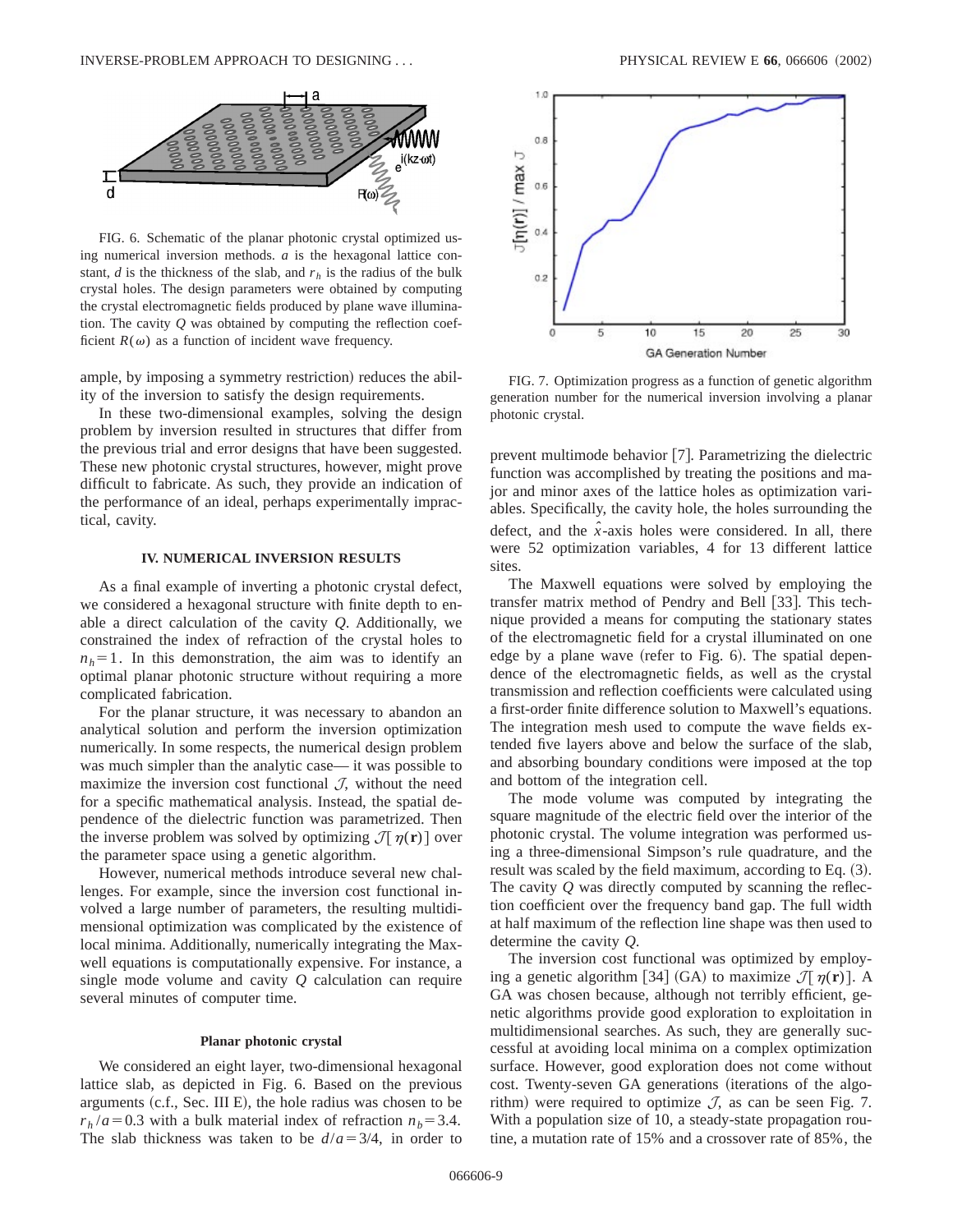

FIG. 8. The photonic crystal  $(a)$  and the cavity electric field  $(b)$ that result from optimizing the *Q*, mode volume, and peak cavity intensity by performing a numerical inversion for a planar photonic crystal.

full optimization required 24.5 h of central processing unit time on an Intel PIII 1.2-GHz desktop machine.

The resulting photonic crystal and the optimized cavity mode are shown in Fig. 8. As can be seen, a similar structure to the two-dimensional optimization was obtained. The cavity defect hole was reduced in radius to 0.21/*a* and the holes surrounding the defect were also decreased in size. The holes along the  $\hat{x}$  axis were also elongated in the  $\hat{z}$  direction, which again demonstrated the remarkable similarity to the fractional edge delocations suggested by Scherer and co-workers  $[8,22]$ .

The mode volume of the field in Fig. 8 was found to be  $V_m \sim \lambda^{3/3}$  and the cavity *Q* was  $\sim 1.1 \times 10^{5}$ . These quantities surpass those of the best PBG cavity designs to date.

# **V. CONCLUSION**

We demonstrated that inversion methods provide a powerful technique for designing photonic crystals for cavity QED experiments. Both an analytical solution for a twodimensional crystal and numerical results for a planar (finite thickness) crystal were presented. In both cases, the design objectives, namely high cavity *Q* and small mode volume, were achieved. The analytical analysis on 2D structures offered the advantage that no specific parametrization of the dielectric function was necessary, and the structure was free to explore full variations consistent with the imposed hexagonal symmetry. The numerical illustrations, while they required a specific parametrization of the dielectric function, demonstrated the success of inversion techniques for structures that can be tested in the laboratory.

For two-dimensional crystals, it was shown that contributions to the cavity mode from leaky bulk modes could be minimized without delocalizing the field. Here, inversion produced design alternatives not previously suggested by trial and error, or intuitive design. The optimal cavity defect for both the radially symmetric and asymmetric defect optimizations called for a lattice of holes with an index of refraction greater than 1. An explanation for this inversion result, i.e., bulk crystal holes composed of a material other than air, was suggested. Increasing the index of refraction of the lattice holes pulls more of the band diagram out of the light cone. Consequently, less of the higher frequency bulk modes are leaky. It was argued that a better localized cavity field can be constructed by incorporating these higher frequency basis functions.

A point from the analytic inversion that deserves some attention is the choice of cavity resonance frequency  $\omega_m$ . It can be seen in Eq. (25) that  $\omega_m$  enters the inversion as a parameter which must be specified. A thorough investigation of the inversion outcome as a function of where  $\omega_m$  lies within the band gap was not performed here because it would require repeating the full inversion for many different choices of  $\omega_m$  in order to fully characterize the relationship. The computational expense of such an analysis is prohibitive. Further investigations may attempt to address this point.

The inverse problem design approach was also applied to a planar crystal in order to treat a more realistic structure. However, this required that numerical methods for integrating the Maxwell equations as well as optimizing the inversion cost function be adopted. It was demonstrated that a crystal with low mode volume and high *Q* could be achieved. In order to minimize the effects of local minima in the inversion optimization, a genetic algorithm was adopted, despite its computational expense.

For the planar photonic crystal inversion, the dielectric constant of the bulk lattice holes was constrained to  $n_h=1$ . This provided an example of restricting the inversion optimization because of fabrication considerations. Although it may be possible to manufacture the inversion designs from Sec. III, i.e., bulk lattice holes with  $n_h$   $\geq$  1, it is also important to identify the best possible structure which canbe fabricated using the currently available techniques.

An aspect of the design process that was not considered in this paper was robustness. Ideally, the photonic crystal would be insensitive to slight variations in its structure, as might result from small fabrication errors, temperature fluctuations, etc. Including robustness into design optimization problems would add additional constraints into the optimization process, however, algorithmic approaches to finding robust optima are known  $[35,36]$ . In addition to investigating robustness, we plan to explore the use of optimization methods to design PBG structures with convenient geometric features,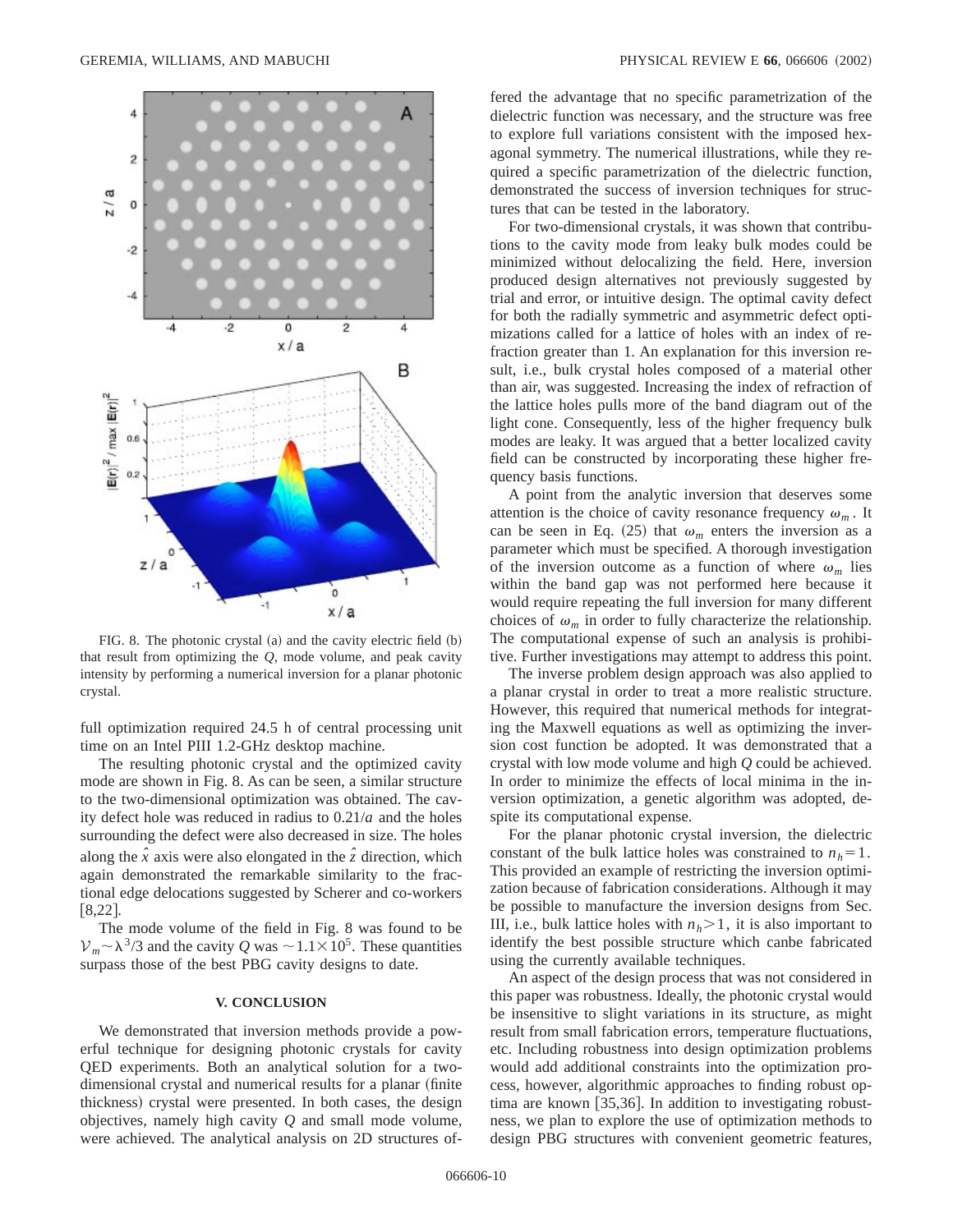such as enlarged holes for atom trapping.

It was shown that the mathematical analysis tools utilized here simultaneously optimize multiple, complimentary design requirements. Achieving similar outcomes via trial and error methods is generally a formidable task. Therefore, an algorithmic approach to design problems with multiple objectives, such as with photonic band gap materials, will likely only be possible via an algorithmic approach.

## **ACKNOWLEDGMENT**

This work was supported by the DoD Multidisciplinary University Research Initiative (MURI) program administered by the Army Research Office under Grant No. DAAD19-00- 1-0374.

#### **APPENDIX: 2D INVERSION EQUATIONS**

In this appendix, we describe in greater detail how to extract the defect dielectric function from the optimized expansion coefficients (refer to Sec. III D). The general procedure involves substituting the normal mode expansion  $(11)$ and the Fourier expansions  $(10)$  and  $(16)$ , into the Maxwell equation  $(1)$ . The resulting inversion equation  $(24)$  results from employing the orthogonality of the bulk modes.

In doing the algebra, it is more convenient to work a bulk mode expansion that includes wave vectors from all of *k* space, i.e., by incorporating multiple Brillouin zones,

$$
\mathbf{H}_{m}(\mathbf{r}) = \frac{1}{N} \sum_{n,\mathbf{k}} a_{n,\mathbf{k}}^{(m)} H_{n,\mathbf{k}}(\mathbf{r}),
$$
 (A1)

where  $N$  is the number of Brillouin zones (reciprocal lattice vectors). The orthogonality relationships are now give by

$$
\int_{V_N} \mathbf{H}_{n',\mathbf{k'}}^*(\mathbf{r}) \mathbf{H}_{n,\mathbf{k}}(\mathbf{r}) d\mathbf{r} = \delta_{n,n'} \sum_{\mathbf{G}} \delta_{\mathbf{k'},\mathbf{k} + \mathbf{G}}, \quad (A2)
$$

where the integration is over the *N* associated Wigner-Seitz cells.

Substituting both the bulk crystal and defect dielectric Fourier expansions into the Maxwell curl equation,

$$
\nabla \times \eta_0(\mathbf{r}) \nabla \times \mathbf{H}_m(\mathbf{r}) + \nabla \times \delta \eta(\mathbf{r}) \nabla \times \mathbf{H}_m(\mathbf{r}) = \frac{\omega_m^2}{c^2} \mathbf{H}_m(\mathbf{r}),
$$

left-multiplying by  $\mathbf{H}_{n^{\prime\prime},\mathbf{q}^{\prime\prime}}$  and integrating leads to

$$
\frac{1}{N} \sum_{n,\mathbf{k}} a_{n,\mathbf{k}}^{(m)} \frac{\omega_{n,\mathbf{k}}^2 - \omega_m^2}{c^2} \int_V \mathbf{H}_{n'',\mathbf{k''}}^*(\mathbf{r}) \mathbf{H}_{n,\mathbf{k}}(\mathbf{r}) d\mathbf{r}
$$
\n
$$
= \frac{1}{N} \sum_{\mathbf{k}} \sum_{n,\mathbf{k}} \sum_{\mathbf{G},\mathbf{G}''} a_{n,\mathbf{k}}^{(m)} \delta \eta_{\mathbf{k}} h_{n'',\mathbf{k''}+\mathbf{G}''}^* h_{n,\mathbf{k}+\mathbf{G}}
$$
\n
$$
\times (\mathbf{k''} + \mathbf{G''}) \cdot (\mathbf{k''} + \mathbf{G''} - \mathbf{k'}) \int_V e^{i(\mathbf{k} + \mathbf{G} + \mathbf{k'} - \mathbf{k''} - \mathbf{G''}) \cdot \mathbf{r}} d\mathbf{r},
$$
\n(A3)

where, again, the integrations are over the *N* unit cells. Applying the orthogonality of the bulk modes leads to a set of equations that still run over all wave vectors,

$$
\frac{1}{N} \sum_{n,\mathbf{k}} \sum_{\mathbf{k}'} \sum_{\mathbf{G}''} a_{n,\mathbf{k}}^{(m)} \delta \eta_{\mathbf{k}'} h_{n'',\mathbf{k}''+\mathbf{G}''}^* h_{n,\mathbf{G}''-\mathbf{k}'}
$$

$$
\times (\mathbf{k}'' + \mathbf{G}'') \cdot (\mathbf{k}'' + \mathbf{G}'' - \mathbf{k}')
$$

$$
= \frac{-1}{N} a_{n'',\mathbf{k}''}^{(m)} \frac{\omega_{n'',\mathbf{k}''}^2 - \omega_m^2}{c^2}.
$$
(A4)

Then, the summations can be folded back into the first Brillouin zone by using the identity

$$
\sum_{n,k} a_{n,k}^{(m)} = N \sum_{n,q} a_{n,q}^{(m)}, \tag{A5}
$$

and the indices can be renamed to produce Eq.  $(24)$ .

- [1] A. Tihkonov and V. Arsenin, *Solutions of Ill-posed Problems* (Winston/Wiley, Washington, 1977).
- [2] *Quantum Inversion Theory and Applications*, edited by H. Geramb (Springer-Verlag, New York, 1994).
- @3# J. Joannopoulos, R. Meade, and J. Winn, *Photonic Crystals* (Princeton University Press, Princeton, 1995).
- @4# E. Yablonovitch, T. Gmitter, and K. Leung, Phys. Rev. Lett. **67**, 2295 (1991).
- [5] A. Scherer, T. Doll, and E. Yablonovitch, Lightwave Technol. **17**, 11 (1999).
- [6] M. Plihal and A.A. Maradudin, Phys. Rev. B 44, 8565 (1991).
- [7] M. Loncar, D. Dedeljkovic, T. Doll, J. Vuckovic, A. Scherer, and T. Pearsall, Appl. Phys. Lett. 77, 1937 (2000).
- [8] J. Vuckovic, M. Loncar, H. Mabuchi, and A. Scherer, Phys. Rev. E 65, 016608 (2001).
- [9] J. Vuckovic, M. Loncar, H. Mabuchi, and A. Scherer, Proceedings of LEOS, 2000, (2000).
- [10] H. Mabuchi, M. Armen, B. Lev, M. Loncar, J. Vuckovic, H.J. Kimble, J. Preskill, M. Roukes, and A. Scherer, Quantum Inf. Comput. **1**, 7 (2001), special issue on implementation of quantum computation.
- [11] M. Woldeyohannes and S. John, Phys. Rev. A **60**, 5046 (1999).
- [12] T. Yoshie, A. Scherer, H. Chen, D. Huffaker, and D. Deppe, Appl. Phys. Lett. **79**, 114 (2001).
- [13] J.D. Weinstein and K.G. Libbrecht, Phys. Rev. A 52, 4004  $(1995).$
- [14] E. Miyai and K. Sakoda, Opt. Lett. **26**, 740 (2001).
- [15] C. Smith, T. Krauss, H. Benisty, M. Rattier, C. Weisbuch, U. Eosterle, and R. Houdre, J. Opt. Soc. Am. B 17, 2043 (2000).
- [16] S. Noda, A. Chutinan, and M. Imada, Nature (London) 407, 608 (2000).
- [17] P. Villeneuve, S. Fan, S. Johnson, and J. Joannopoulos, IEEE Proc.: Optoelectron. **145**, 384 (1998).